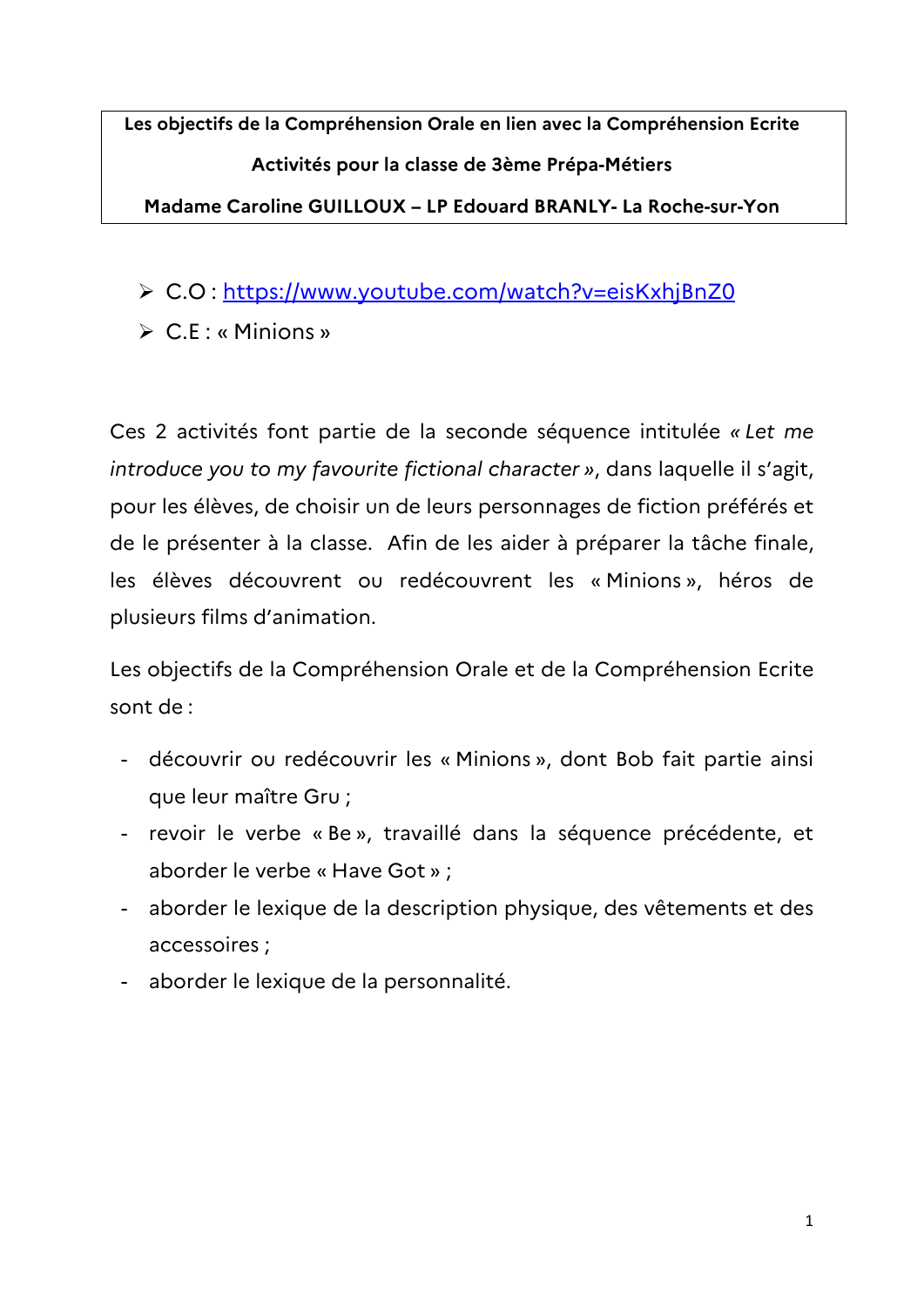## **LISTENING AND READING COMPREHENSION**

# **WATCH THE VIDEO AND DO THE FOLLOWING EXERCISES**

## **1) The video is :**

 $\square$  an animated film  $\square$  a documentary

 $\Box$  a movie trailer  $\Box$  the whole film

#### **2) Who is the video about ?**

It is about **………………………………………………………………………………………**

**3) Their physical appearance :** 

*a) Describe their bodies* : **………………………………………………………………..…**

### *b) Underline the good answers about their clothes* :

 $\Rightarrow$  Blue overalls / blue jacket / small black gloves / blue hat / yellow dress / metal goggles

### **4) Their personality : What are the Minions like ?**

#### *Circle the good answer* :

| $\triangleright$ Are they patient ?                   | <b>YES</b> | NO.       |
|-------------------------------------------------------|------------|-----------|
| $\triangleright$ Are they very serious ?              | <b>YES</b> | <b>NO</b> |
| $\triangleright$ Are they unpredictable ?             | <b>YES</b> | <b>NO</b> |
| $\triangleright$ Have they got a lot of self-control? | YES        | NO)       |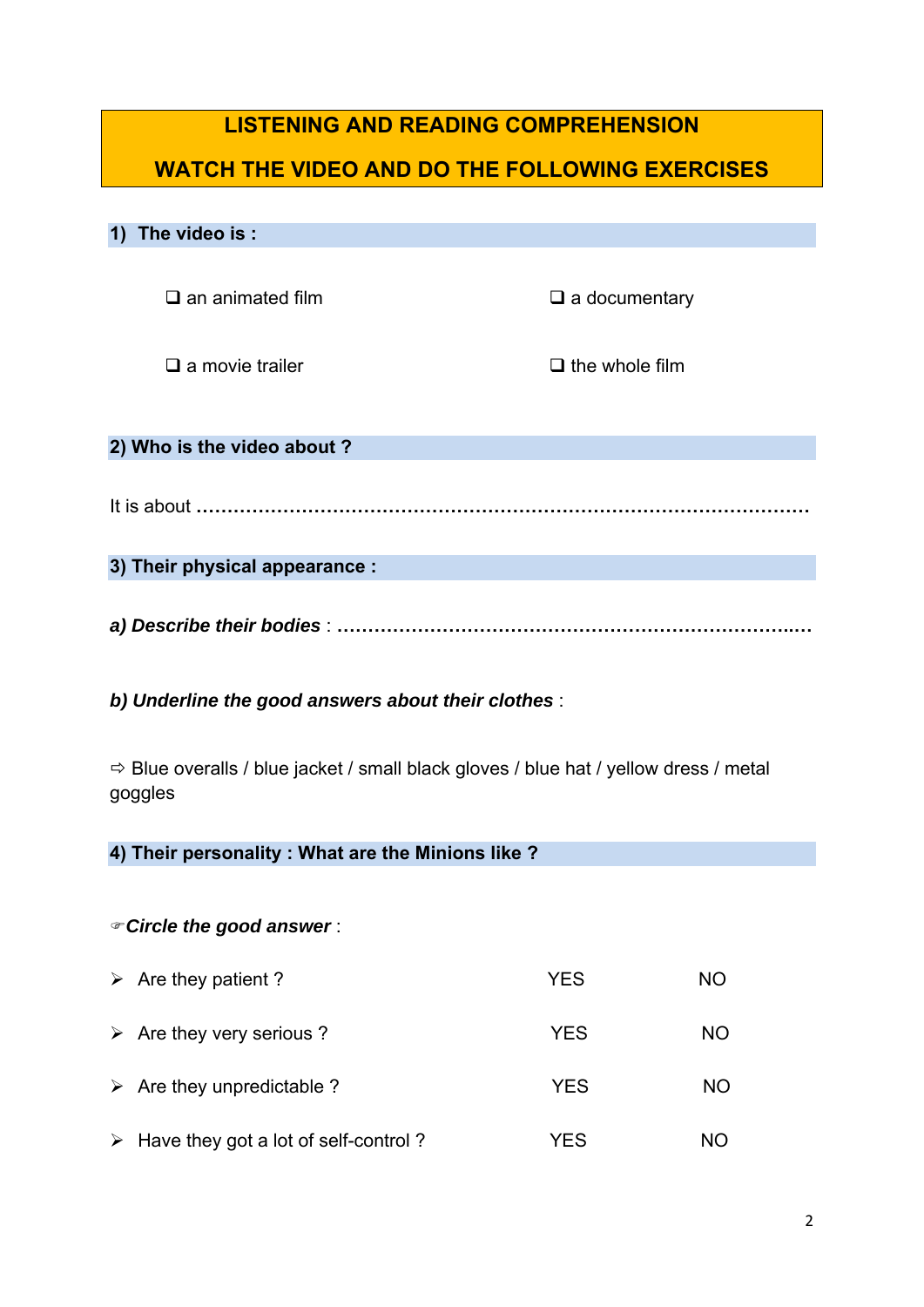**5) What is their favourite food ? :** 

**…………………………………………………………………………………………………..** 

### **6) Minions only exist :**

 $\square$  to serve history's most horrible masters.

 $\square$  to serve history's most generous masters.



## **8) Name the masters they kill :**

Napoleon / An Egyptian king / A tyrannosaurus / Dracula

**…………………………………… …………………………………………..**



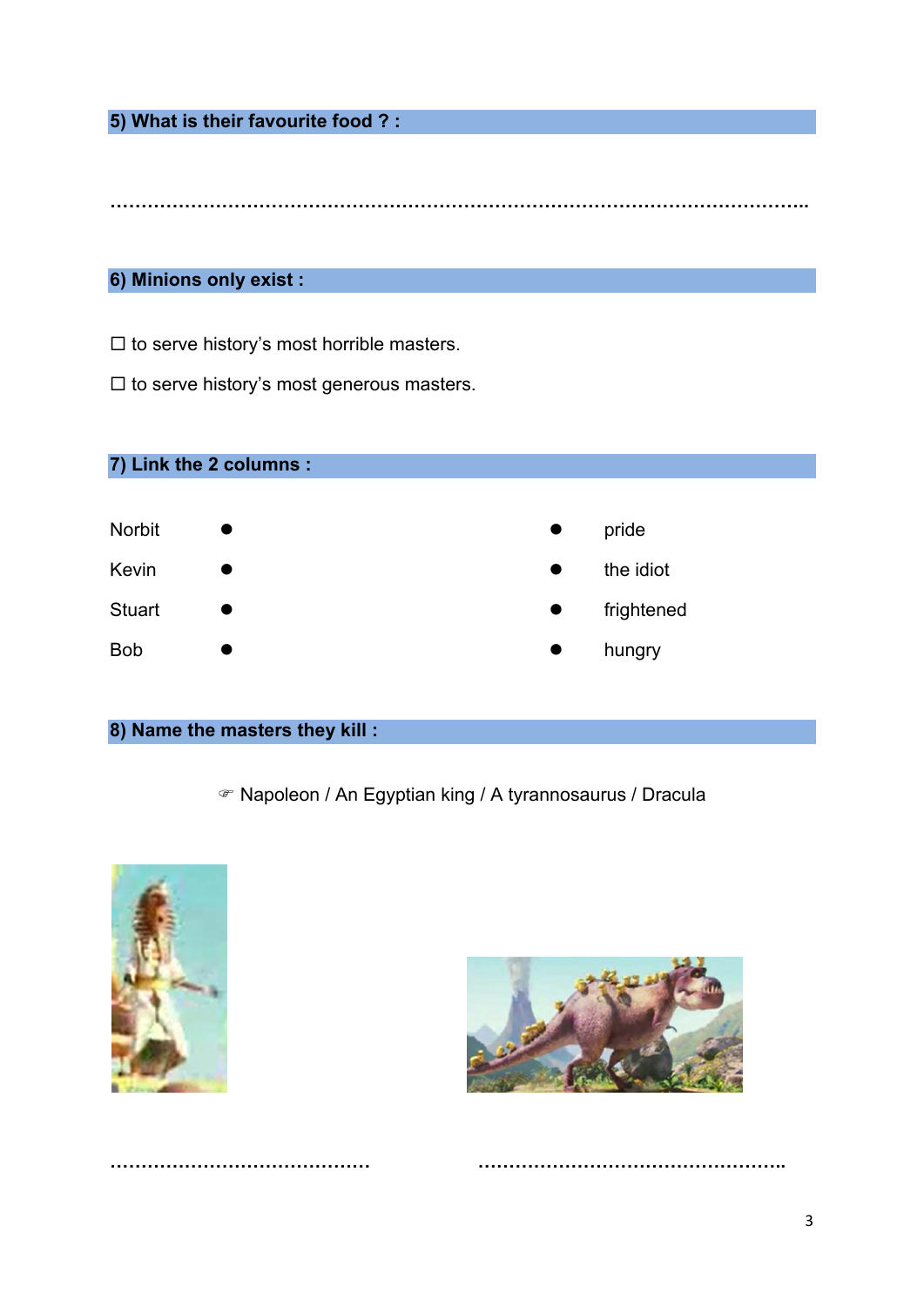



**9) Number the masters according to their chronological order :** 

**…………………………. ………………………………….** 

\_\_\_\_\_\_ Napoleon \_\_\_\_\_\_ An Egyptian king

\_\_\_\_\_\_ A tyrannosaurus \_\_\_\_\_\_ Dracula

**10) When they are in a cave in Antarctica, they are :** 

 $\Box$  happy  $\Box$  depressed

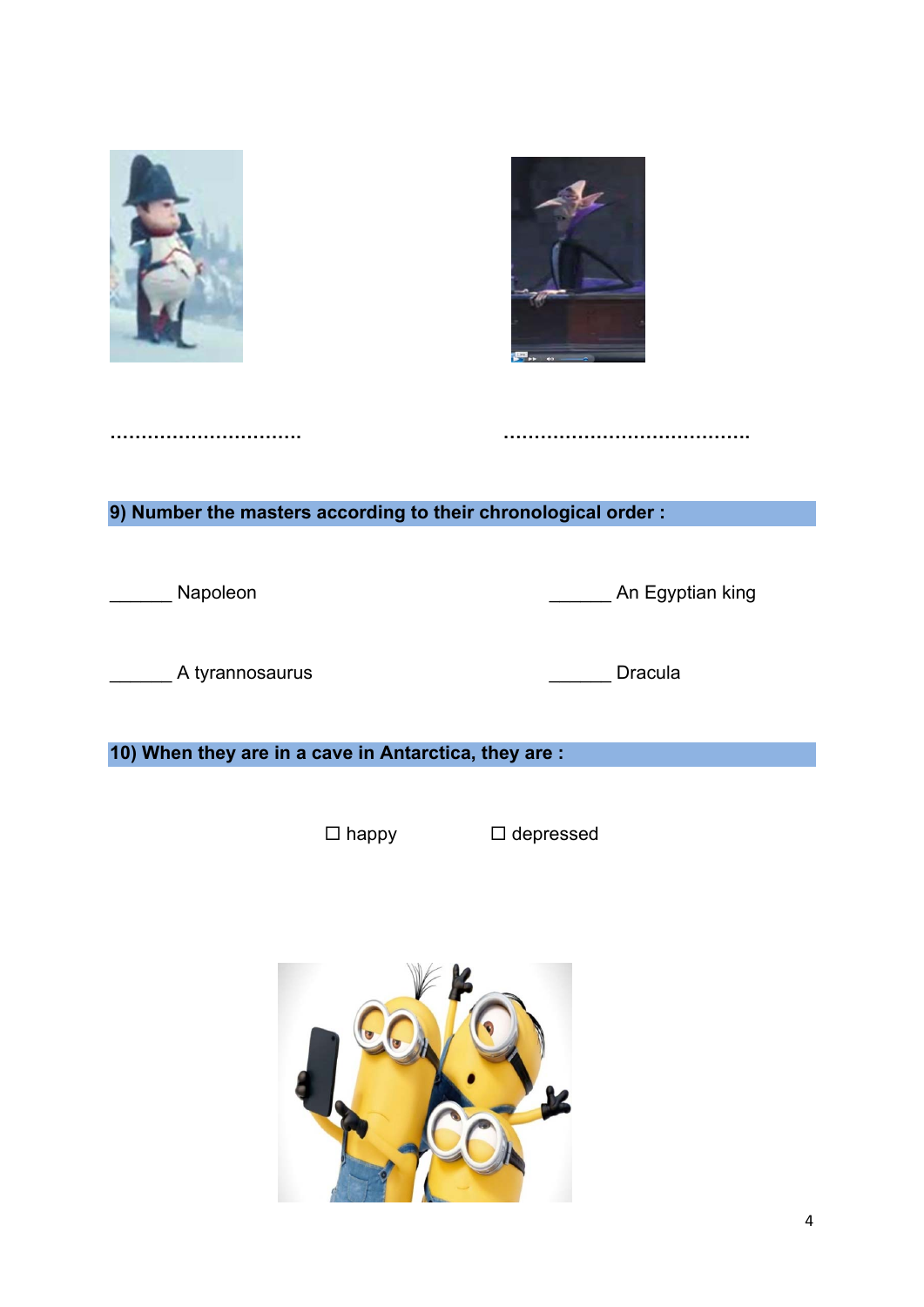## **11) Watch the video again and circle the right word :**

Minions…

Minions have been on this **planet / earth** far longer than we have. They go by many names: Dave, Carl... Oh, that one is Norbit. He's an **imbecile / idiot**.

They all share the same **goal / purpose** : To serve the most despicable **chef / master** around.

Finding a master was **difficult / easy**. Keeping a master... that's where things got tricky. But nonetheless they kept on looking.

**With / Without** a master, they had no purpose. They became aimless and **sad / depressed**. If this went on much longer, they would surely perish.

But then one Minion stepped forward! Kevin felt **pride / hunger**.

He was going to be the one find his **tribe / friends**.

The biggest baddest villain to serve.

Stuart felt **cold / hungry**\_mostly. He was going to be the one to drink / eat this **apple / banana**. And Bob... **Bob / Stuart** was frightened of the journey ahead.

### **12) Vocabulary: Use the symbols: = or ≠**

*Example* : An idiot = An imbecile

| ☞A goal     | A purpose | ☞ Despicable              | Horrible   |
|-------------|-----------|---------------------------|------------|
| ☞ Difficult | Easy      | <b><i>■</i></b> To perish | To die     |
| ☞Without    | With      | ☞ A villain               | A good guy |
| ☞ Depressed | Happy     | ☞ Frightened              | Afraid     |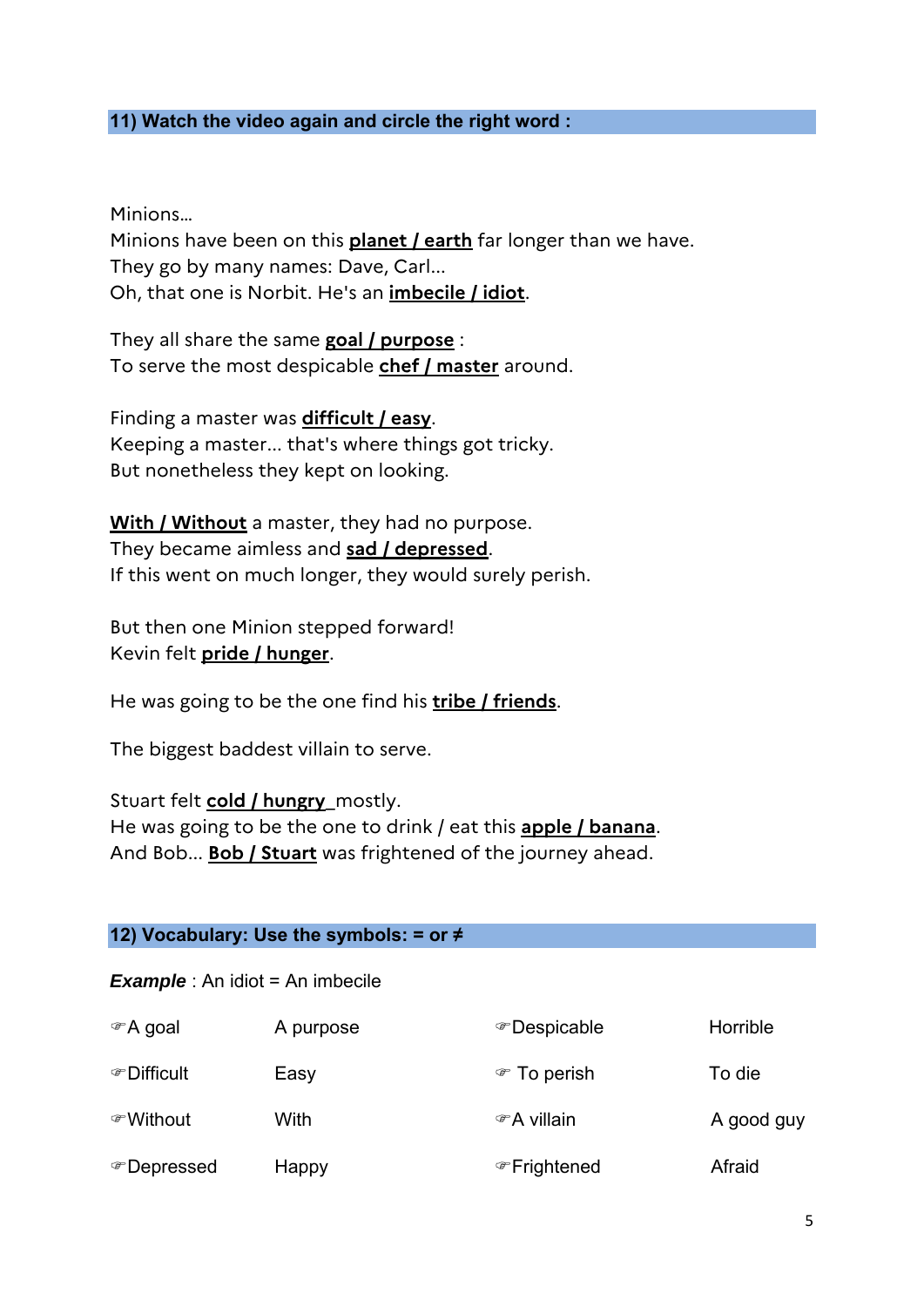#### **13) Complete the summary of the movie trailer with :**

Dracula / bananas / purpose / depressed / Bob / master / idiot

Minions are from this planet. Their names are Dave, Carl, Norbit and **………………**. Norbit is an **……………………**. Stuart is hungry. Their favourite food is **……………..**. Minions have got the same **…………………** : to serve despicable masters like Napoleon and **………………………**. But their horrible masters are dead because of them. Without a master, Minions are **………………………**.. They need a new **………………………….**.

#### **14) Complete the table with the following sentences :**

Fierté  $\bullet$  Ce sont des créatures jaunes  $\bullet$  Salopettes bleues  $\bullet$  Il est effrayé  $\bullet$  Petits gants noirs  $\bullet$  Ils n'ont pas de self-control  $\bullet$  Leur nourriture préférée  $\bullet$  Les maîtres les plus horribles de l'histoire  $\bullet$  Ils ont 1 ou 2 yeux  $\bullet$  Ils sont impatients  $\bullet$  Ils sont imprévisibles  $\bullet$  Il a 6 doigts ● Des lunettes de plongée en métal ● <del>Il a faim</del>

| <b>English</b>             | <b>French</b> |
|----------------------------|---------------|
| They are yellow creatures. |               |
| They have got 1 or 2 eyes. |               |
| <b>Blue overalls</b>       |               |
| Small black gloves         |               |
| He has got 6 fingers.      |               |
| Metal goggles              |               |
| They are impatient.        |               |